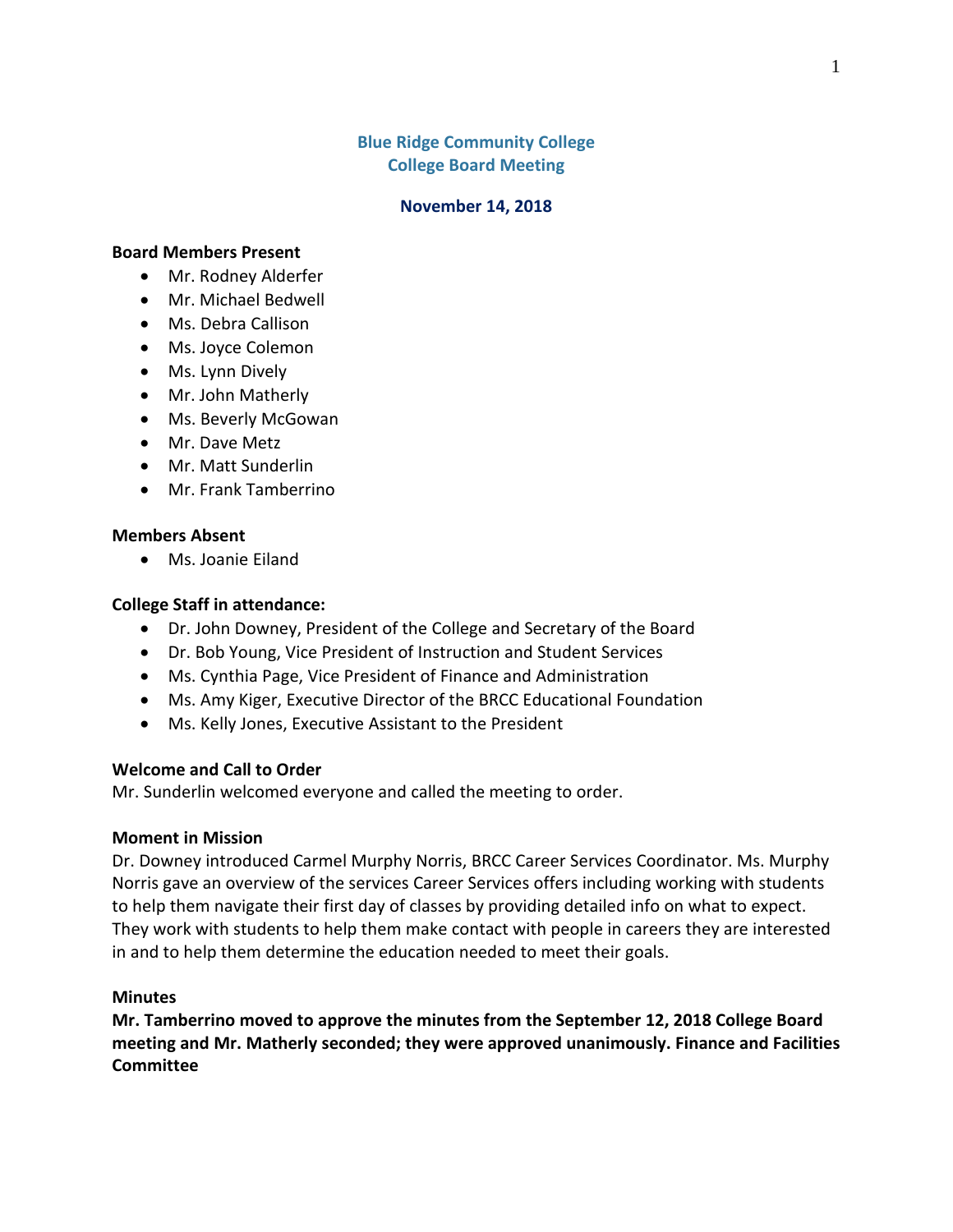## **Local Funds Financial Report**

Ms. Page presented the local funds financial results for the three months ended September 30, 2018.

**This was recommended from committee to be approved and filed for audit: this was approved unanimously.**

### **Facilities Projects Update**

Ms. Page reviewed the status of Bioscience construction project. The project is underway and is proceeding on schedule. The project is approximately 50% complete.

## **Curriculum and Student Affairs Committee**

Dr. Young reported for the committee.

Approval of the new CSC in Substance Abuse Counseling

The courses in this CSC are imbedded in the Human Services Associate degree so they may earn the CSC and then go on to the AAS degree. **This was recommended from committee for approval: this was approved unanimously.**

### **Consent Agenda**

- 1. Program Changes
	- a. Activate HMS 260 Substance Abuse Counseling from the VCCS Master Course File to the BRCC Catalog. **This was recommended from committee for approval; this was approved unanimously.**
	- b. Add HMS 260 Substance Abuse Counseling to the AAS in Human Services. **This was recommended from committee for approval; this was approved unanimously**.
	- c. Replace the General Elective in the AAS in Human Services with the choice of SOC 200 or CST 110. **This was recommended from committee for approval; this was approved unanimously.**
	- d. Remove PSY 220 Introduction to Behavior Modification from the AAS in Human Services. **This was recommended from committee for approval; this was approved unanimously.**
	- **e.** Adjust catalog layout to ensure appropriate pre-requisite sequencing. **This was recommended from committee for approval; approved unanimously.**
- 2. Course Revisions
	- **a.** Reduce HIM 190 Coordinate Internship from 2 credits to 1 credit in the CSC in Medical Coding-Hospital. **This was recommended from committee for approval; approved unanimously.**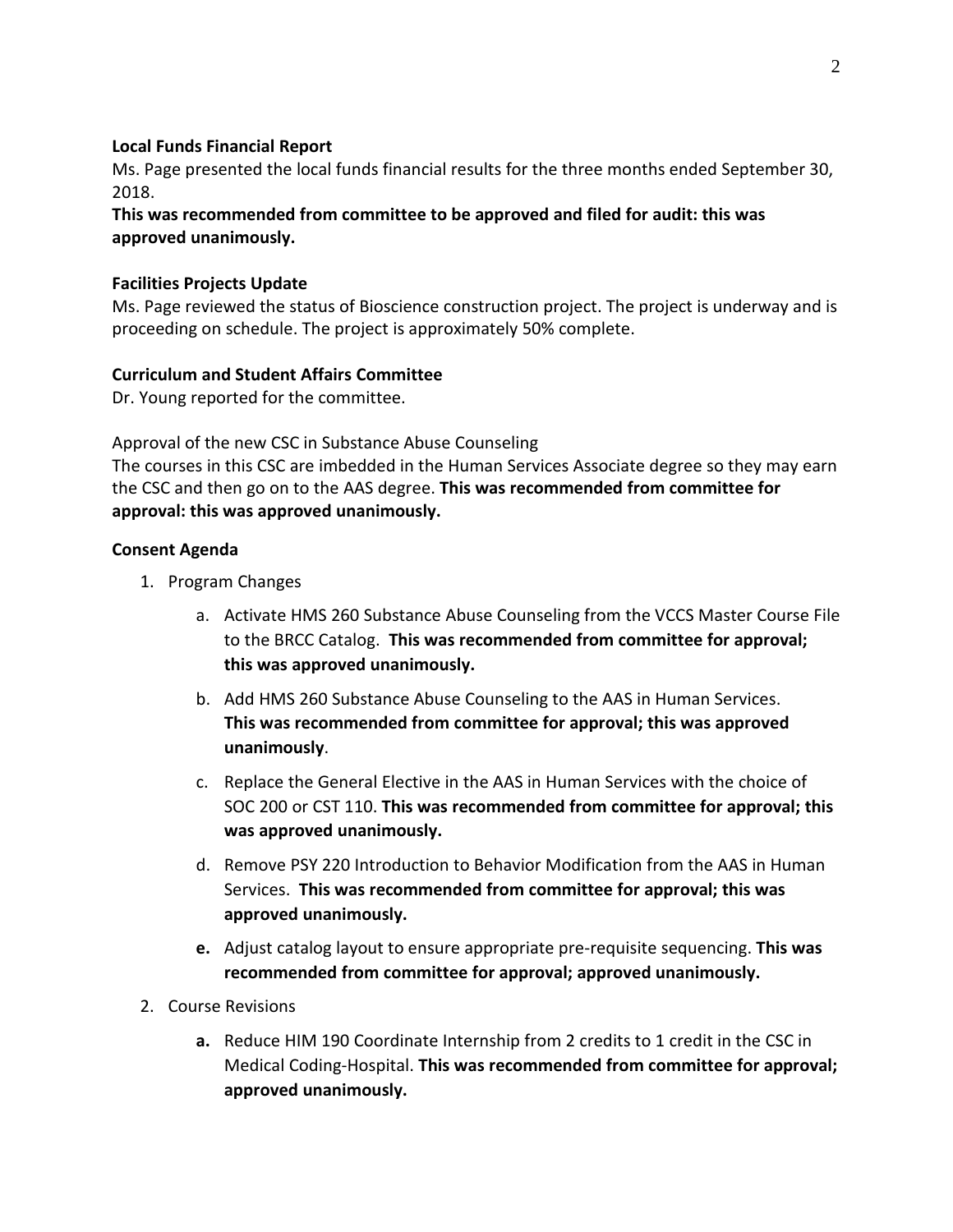- b. Revised course description for proposed HMS 2XX Client Interviewing Capstone. **This was recommended from committee for approval; approved unanimously.**
- **3.** Approval of revisions to the Faculty Staff Handbook of Institutional Procedures. **This was recommended from committee for approval; approved unanimously.**

## **Information Items**

- 1. Status of Curriculum
	- a. The EMS degree was approved by VCCS. Preliminary review by SCHEV has been completed. Printed copies have been submitted to SCHEV for final review. SACSCOC requested some additional clarifying information, and the response has been sent.
	- b. The Auto degree package was approved by the VCCS. Preliminary review by SCHEV has been completed. Printed copies have been submitted to SCHEV for final review. SACSOC has accepted our notification of a non-substantive change.
- 2. Courseleaf update-The online catalog is published and desk copies for faculty and staff have been printed. Preliminary work with Courseleaf to develop and implement the second module that manages an electronic workflow for curriculum approval has begun. Most work will occur in this module during spring 2019 with implementation expected for fall 2019.
- 3. EAB Navigate Update-This software is VCCS system-wide and integrates all parts of student services and advising. BRCC will need to complete all curriculum by the February 2019 College Curriculum Committee meeting and the March 2019 College Board meeting so that we are ready to implement Navigate in March 2019.
- 4. Possible new curriculum for this year
	- a. CSC in Childcare Development
	- b. CSC in Bookkeeping/Accounting

# **Personnel Report**

Ms. Page reviewed the personnel report on page 42.

# **Enrollment**

Dr. Young distributed and reviewed the enrollment report noting that enrollment was up over the summer, fall was slightly down and spring is currently down.

# **Educational Foundation**

Ms. Kiger reviewed the reports for the BRCC Educational Foundation, noting that 100% participation from the boards has been very important and appreciated in the past and they are hoping to have it again this year. Ms. Kiger noted how important the annual fund and unrestricted funds are to support the needs of the college.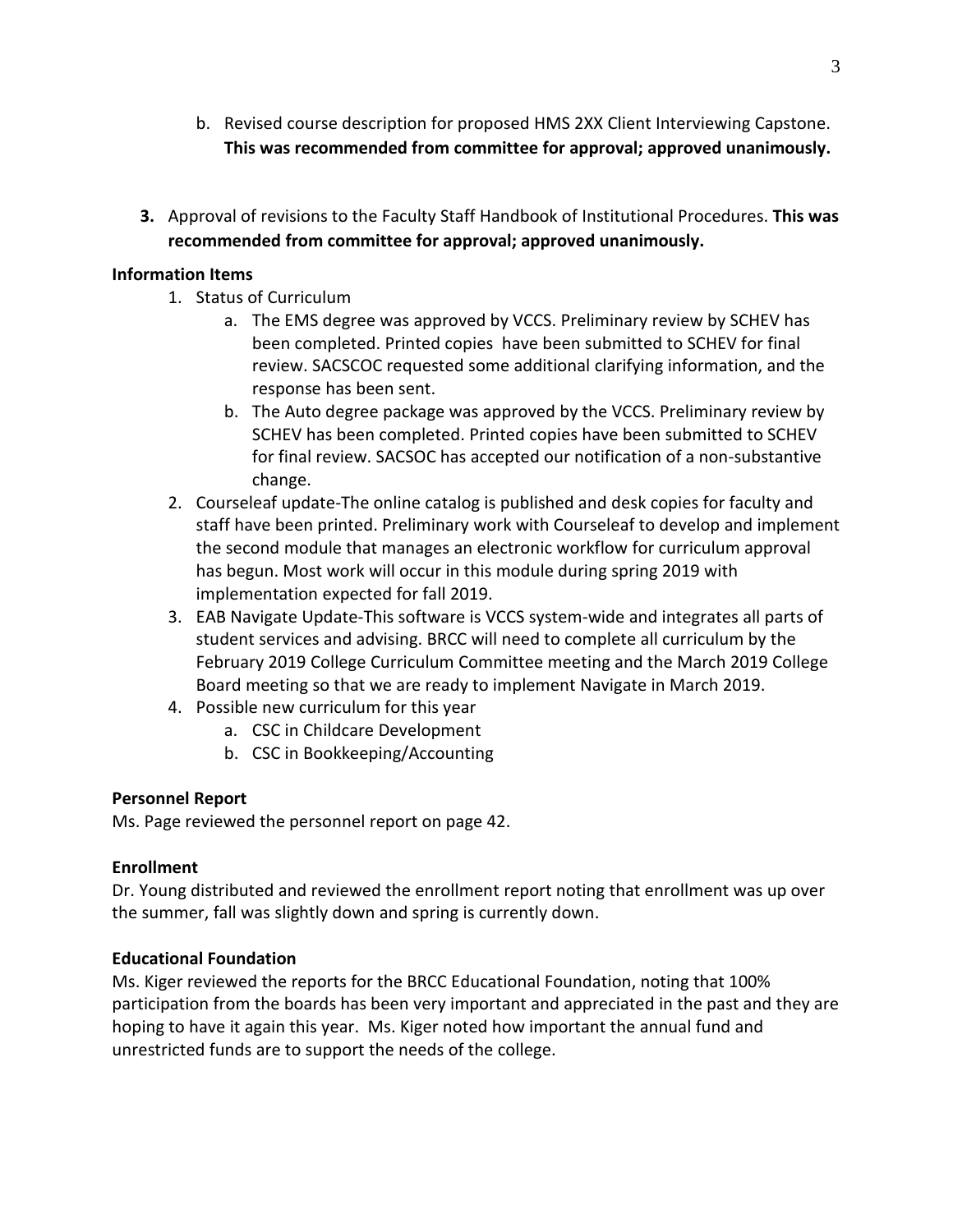Ms. Kiger informed the board that Graves Light moved from Wells Fargo to their own investment firm and the transition has gone well.

The Foundation had a recent audit; this was a clean audit for the year ending June 2018.

The Foundation has applied for two grants through the VCCS foundation.

Spring Fling is Friday, April 12 with a school spirit theme.

#### **Old Business**

There was no old business

#### **New Business**

Graduation is Saturday, May 4, 2019 with a rain date of Monday, May 6 at 6 p.m. Dr. Downey asked the board for speaker suggestions.

#### **Update to the Building Naming Policy**

Ms. Kiger reviewed the College Board Building Naming Policy noting that the VCCS policy has changed so our policy is now out of alignment with the VCCS policy. Ms. Kiger reviewed the recommended changes to better align the BRCC policy with the VCCS.

**Mr. Bedwell moved to approve, Mr. Matherly seconded; this was approved unanimously.**

#### **Dr. Downey's Report**

Dr. Downey thanked everyone for their support of the Community Breakfast Series in Octoberthere was record attendance this year.

Legislative updates from the VCCS-The JLARC study indicated a need for more academic advisors in the VCCS so that is a focus this year. The VCCS will also be asking for more funding for the FastForward Program as it is providing a lot of certifications in non-credit classes and the funds go quickly.

The VCCS is reorganizing after the recent retirements of two Vice-Chancellors; instead of filling the positions their responsibilities are being consolidated and/or refigured.

Waynesboro Online Outpost-The General Assembly allocated \$100,000 to BRCC for the Waynesboro Online Outpost which will be minimally staffed. This will provide a place for people to register and take the placement test and to work online for classes, especially if they do not have access to high speed internet at home. This will be co-located with a private business that works with cyber security and the Go-VA grant.

There are new SACSCOC requirements for governing boards to be evaluated/complete selfevaluations so Dr. Downey will work on this for the board for January.